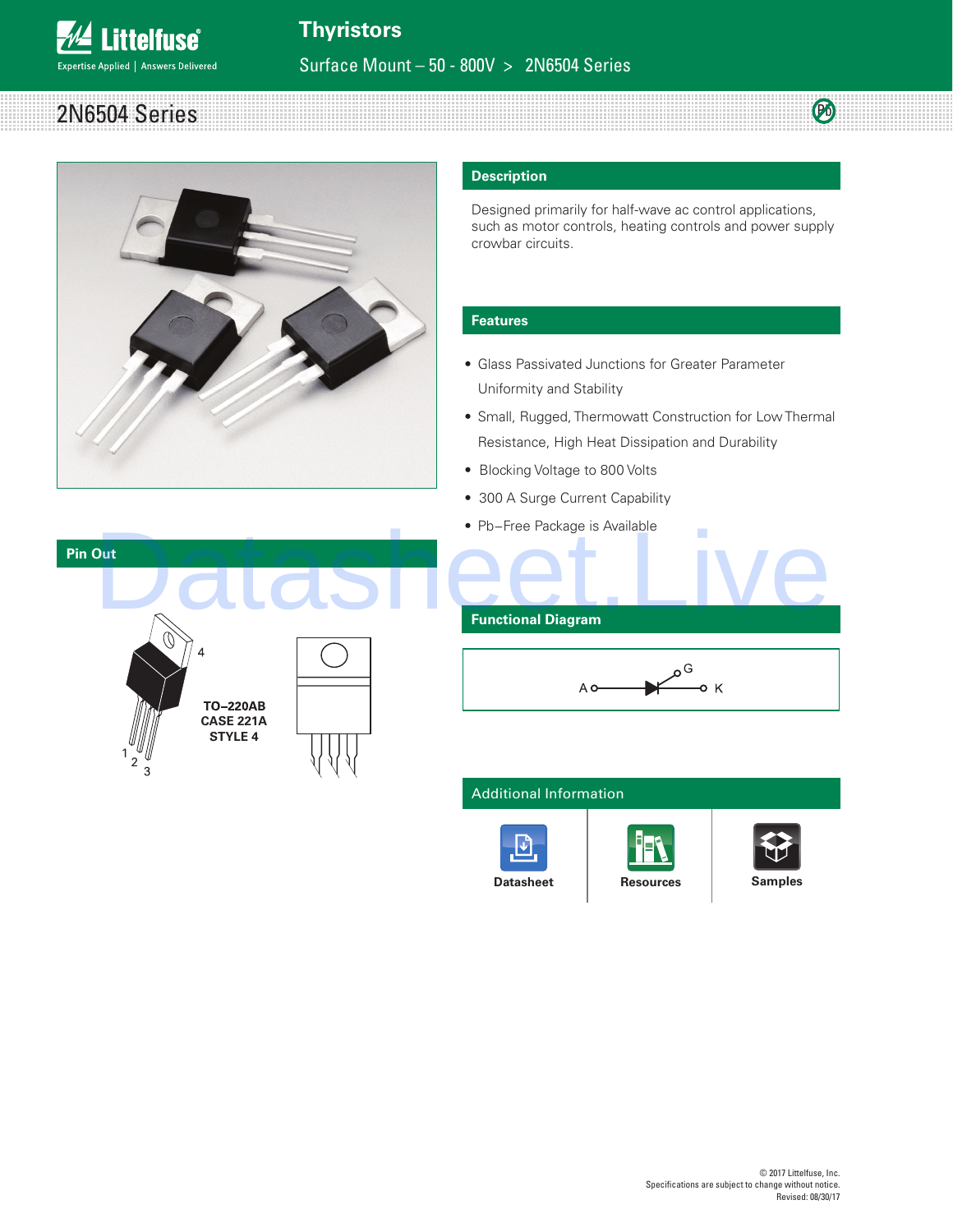### $\bm{\mathsf{Maximum}~Ratings}$  (T $_\mathrm{J}$  = 25°C unless otherwise noted)

| Rating                                                                                                                                                  | Symbol                                       | Value                          | Unit        |
|---------------------------------------------------------------------------------------------------------------------------------------------------------|----------------------------------------------|--------------------------------|-------------|
| Peak Repetitive Off-State Voltage (Note 1)<br>(Gate Open, Sine Wave 50 to 60 Hz, $T_1 = 25$ to 125°C)<br>2N6504<br>2N6505<br>2N6507<br>2N6508<br>2N6509 | $V_{DRM'}$<br>$V_{RRM}$                      | 50<br>100<br>400<br>600<br>800 | $\vee$      |
| On-State RMS Current (180° Conduction Angles; $T_c = 85^{\circ}$ C)                                                                                     | $I_{T(RMS)}$                                 | 25                             | Α           |
| Average On-State Current (180° Conduction Angles; $T_c = 85^{\circ}$ C)                                                                                 | $I_{T (AV)}$                                 | 16                             | A           |
| Peak Non-repetitive Surge Current<br>(1/2 Cycle, Sine Wave 60 Hz, $T_1 = 100^{\circ}C$ )                                                                | $I_{TSM}$                                    | 250                            | $A^2S$      |
| Forward Peak Gate Power (Pulse Width $\leq 1.0$ µs, T <sub>c</sub> = 85°C)                                                                              | $\mathsf{P}_{\scriptscriptstyle\mathsf{GM}}$ | 20                             | W           |
| Forward Average Gate Power (t = 8.3 ms, $T_c = 85^{\circ}$ C)                                                                                           | $\mathsf{P}_{\mathsf{G}(\mathsf{AV})}$       | 0.5                            | W           |
| Forward Peak Gate Current (Pulse Width $\leq 1.0$ µs, T <sub>c</sub> = 85°C)                                                                            | $I_{GM}$                                     | 2.0                            | A           |
| Operating Junction Temperature Range                                                                                                                    | $T_{\rm J}$                                  | $-40$ to $+125$                | $^{\circ}C$ |
| Storage Temperature Range                                                                                                                               | $T_{\text{stg}}$                             | $-40$ to $+125$                | $^{\circ}C$ |

Stresses exceeding Maximum Ratings may damage the device. Maximum Ratings are stress ratings only. Functional operation above the Recommended Operating Conditions is not implied. Extended exposure to stresses above the Recommended Operating Conditions may affect device reliability.

1.  $V_{DRM}$  and V<sub>RRM</sub> for all types can be applied on a continuous basis. Ratings apply for zero or negative gate voltage; however, positive gate voltage shall not be applied concurrent with negative potential on the anode. Blocking voltages shall not be tested with a constant current source such that the voltage ratings of the devices are exceeded.

#### **Thermal Characteristics**

| Rating                                                                             | Symbol                     | Value | Unit          |
|------------------------------------------------------------------------------------|----------------------------|-------|---------------|
| *Thermal Resistance, Junction to Case                                              | $\mathcal{L}_{\text{gJC}}$ | 1.5   | $\degree$ CMV |
| *Maximum Lead Temperature for Soldering Purposes, 1/8" from case for<br>10 seconds |                            | 260   |               |

\* Indicates JEDEC Registered Data..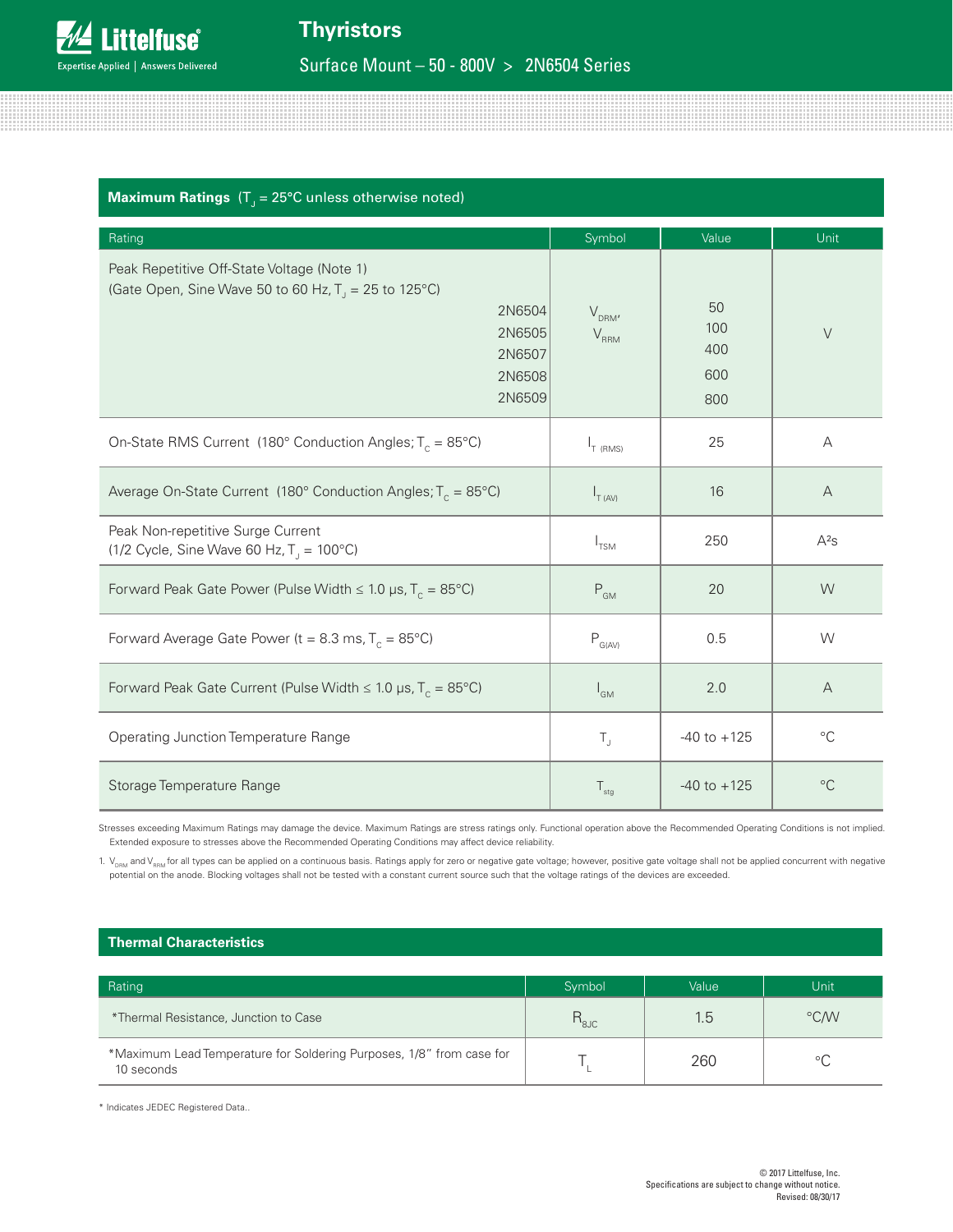#### **Electrical Characteristics - OFF**  $(T_c = 25^{\circ}C$  unless otherwise noted)

| Characteristic                                      |                    | Symbol | <b>Min</b>               | <b>Typ</b>               | <b>Max</b> | Unit |
|-----------------------------------------------------|--------------------|--------|--------------------------|--------------------------|------------|------|
| <b>TPeak Repetitive Blocking Current</b>            | $\bar{ }$ = 25°C   | 'DRM'  | $\overline{\phantom{0}}$ | $\overline{\phantom{a}}$ | 1.0        | μA   |
| $(V_{_{AK}} = V_{_{DRM}} = V_{_{RRM}}$ ; Gate Open) | $L = 125^{\circ}C$ | 'RRM   | $\overline{\phantom{a}}$ | $\overline{\phantom{a}}$ | 2.0        | mA   |

#### **Electrical Characteristics - ON**  $(T_c = 25^{\circ}C$  unless otherwise noted; Electricals apply in both directions)

| Characteristic                                                                                                              | Symbol          | Min | <b>Typ</b>               | <b>Max</b> | Unit    |
|-----------------------------------------------------------------------------------------------------------------------------|-----------------|-----|--------------------------|------------|---------|
| * Forward On-State Voltage (Note 2) (ITM = 50 A)                                                                            | V <sub>TM</sub> |     |                          | 1.8        | $\vee$  |
| * Gate Trigger Current (Continuous dc)<br>$T_c = 25^{\circ}C$                                                               |                 |     | 9.0                      | 30         | mA      |
| $(V_{AK} = \text{Rated } V_{DRM}$ or $V_{RRM}$ , Gate Open)<br>$T_c = -40$ °C                                               | $I_{GT}$        |     |                          | 75         |         |
| * Gate Trigger Voltage (Continuous dc) ( $V_{\text{av}}$ = 12 Vdc, R <sub>1</sub> = 100 $\Omega$ , T <sub>c</sub> = -40 °C) | $V_{GT}$        |     | 1.0                      | 1.5        | $\vee$  |
| Gate Non-Trigger Voltage ( $V_{\text{AK}}$ = 12 Vdc, R <sub>1</sub> = 100 $\Omega$ , T <sub>1</sub> = 125°C)                | $V_{GD}$        | 0.2 |                          |            | $\vee$  |
| $T_c = 25^{\circ}C$<br>*Holding Current ( $V_p$ = 12 Vdc,                                                                   |                 |     | 18                       | 40         | mA      |
| Initiating Current = 200 mA, Gate Open)<br>$T_c = -40$ °C                                                                   | $I_H$           |     |                          | 80         |         |
| * Turn-On Time ( $I_{TM}$ = 25 A, $I_{GT}$ = 50 mAdc)                                                                       | $t_{\rm gt}$    |     | 1.5                      | 2.0        | $\mu s$ |
| Turn-Off Time ( $V_{\text{RM}}$ = rated voltage)<br>$(ITM = 25 A, IR = 25 A)$                                               |                 |     |                          | 15         |         |
| $(I_{TM} = 25 A, I_{B} = 25 A, T_{C} = 125^{\circ}C)$                                                                       |                 |     | $\overline{\phantom{0}}$ | 35         | $\mu s$ |

\*Indicates JEDEC Registered Data

2. Pulse Test: Pulse Width ≤ 300 µsec, Duty Cycle ≤ 2%.

#### **Dynamic Characteristics**

| Characteristic                                                                              | Symbol   | Min <sup>'</sup> | <b>Typ</b> | <b>Max</b> | Unit |
|---------------------------------------------------------------------------------------------|----------|------------------|------------|------------|------|
| Critical Rate of Rise of Off State Voltage (Gate Open, Rated VDRM,<br>Exponential Waveform) | dv/dt(c) | -                | 50         | -          | //µs |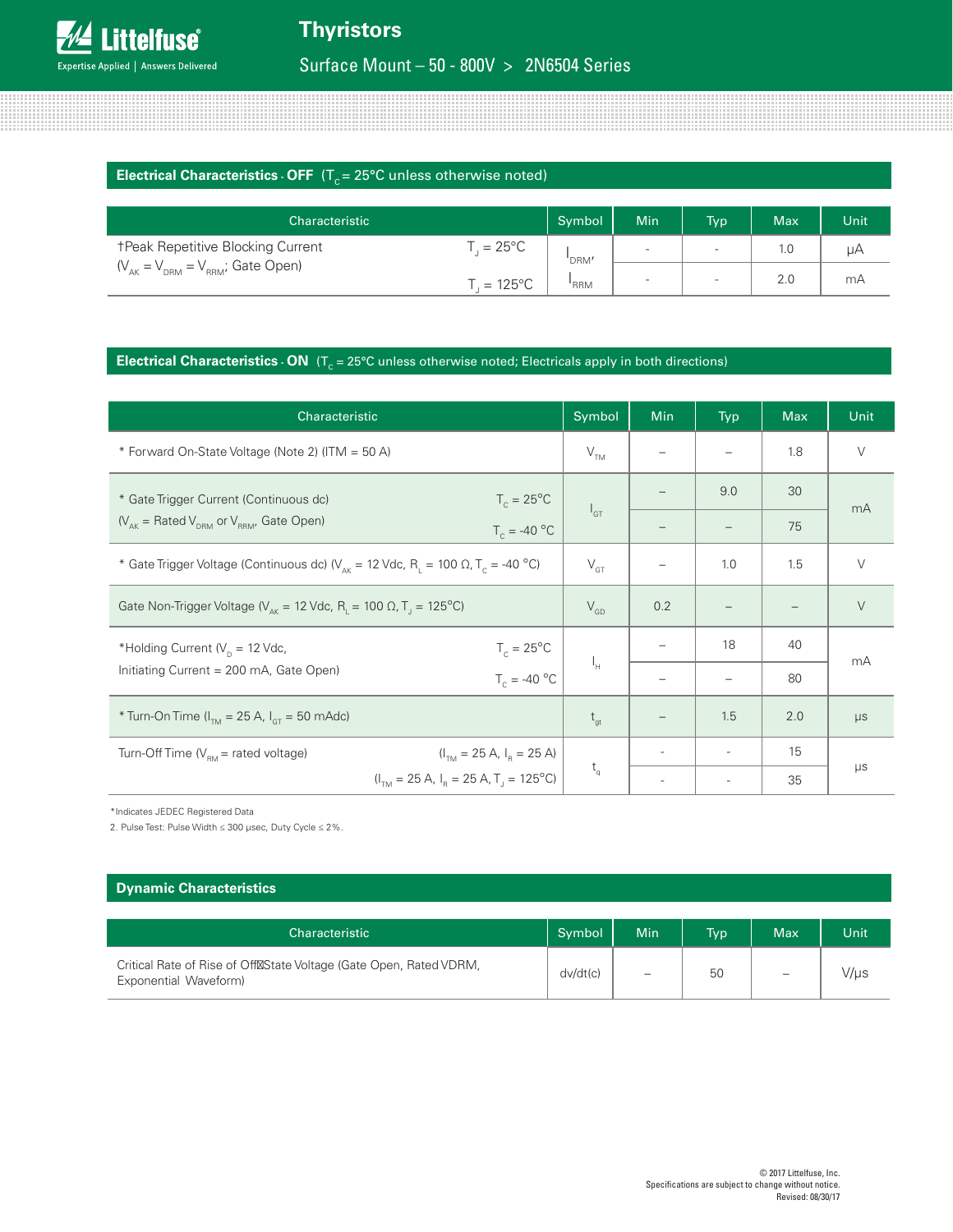#### **Voltage Current Characteristic of SCR**

| <b>Symbol</b>                                                  | <b>Parameter</b>                          |  |
|----------------------------------------------------------------|-------------------------------------------|--|
| $V_{\text{DRM}}$                                               | Peak Repetitive Forward Off State Voltage |  |
| Peak Forward Blocking Current<br><sup>I</sup> DRM              |                                           |  |
| Peak Repetitive Reverse Off State Voltage<br>$\rm V_{\rm RRM}$ |                                           |  |
| <b>RRM</b>                                                     | Peak Reverse Blocking Current             |  |
| $\mathsf{V}_{\sf TM}$                                          | Maximum On State Voltage                  |  |
| <b>Holding Current</b><br>ı' <sup>H</sup>                      |                                           |  |





#### **Figure 1. AverageCurrent Derating Figure 2. Maximum On-State Power Dissipation**

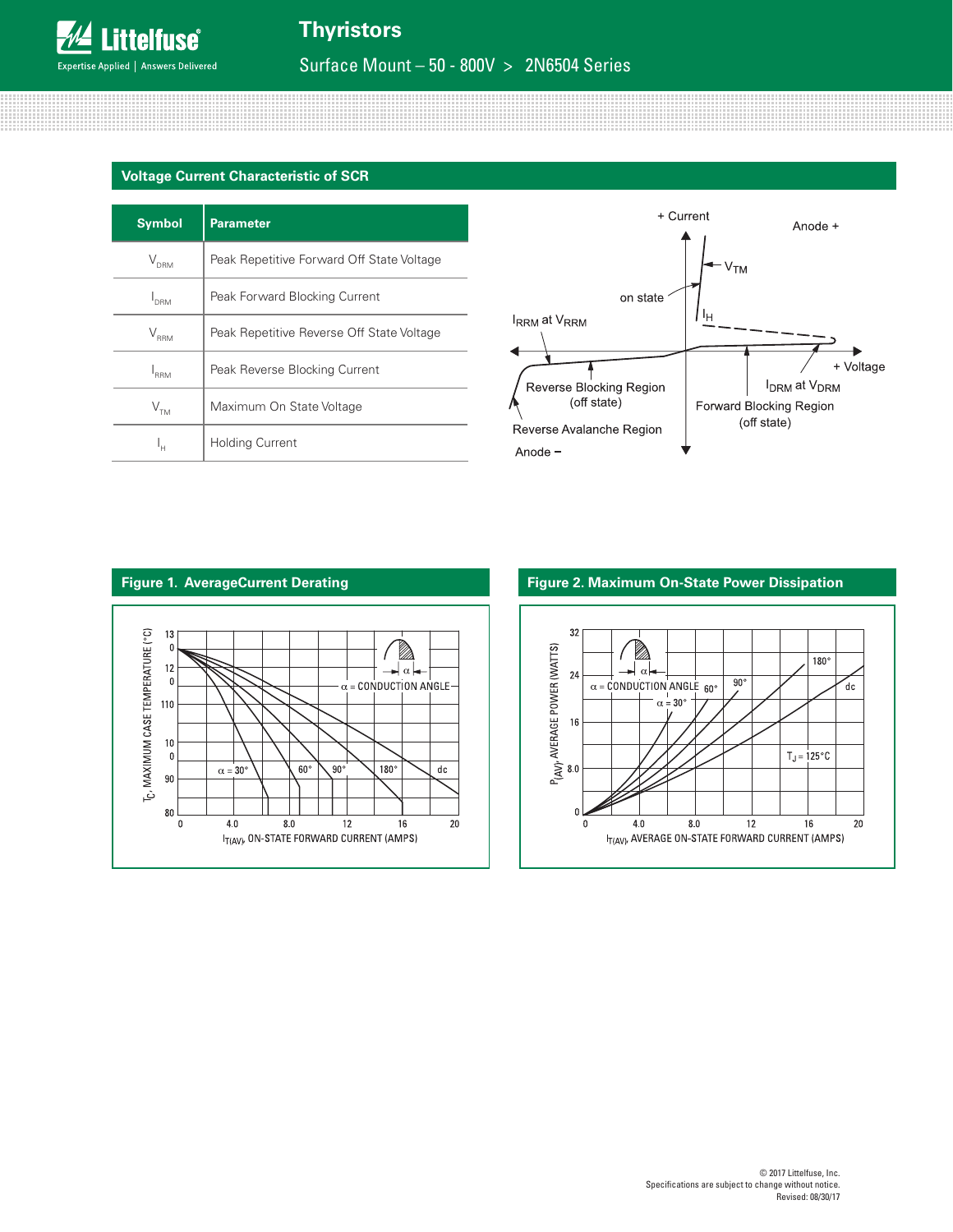**Thyristors**

Surface Mount – 50 - 800V > 2N6504 Series

#### **Figure 3. Typical On−State Characteristics Figure 4. Maximum Non−Repetitive Surge Current**





#### **Figure 5. Thermal Response**

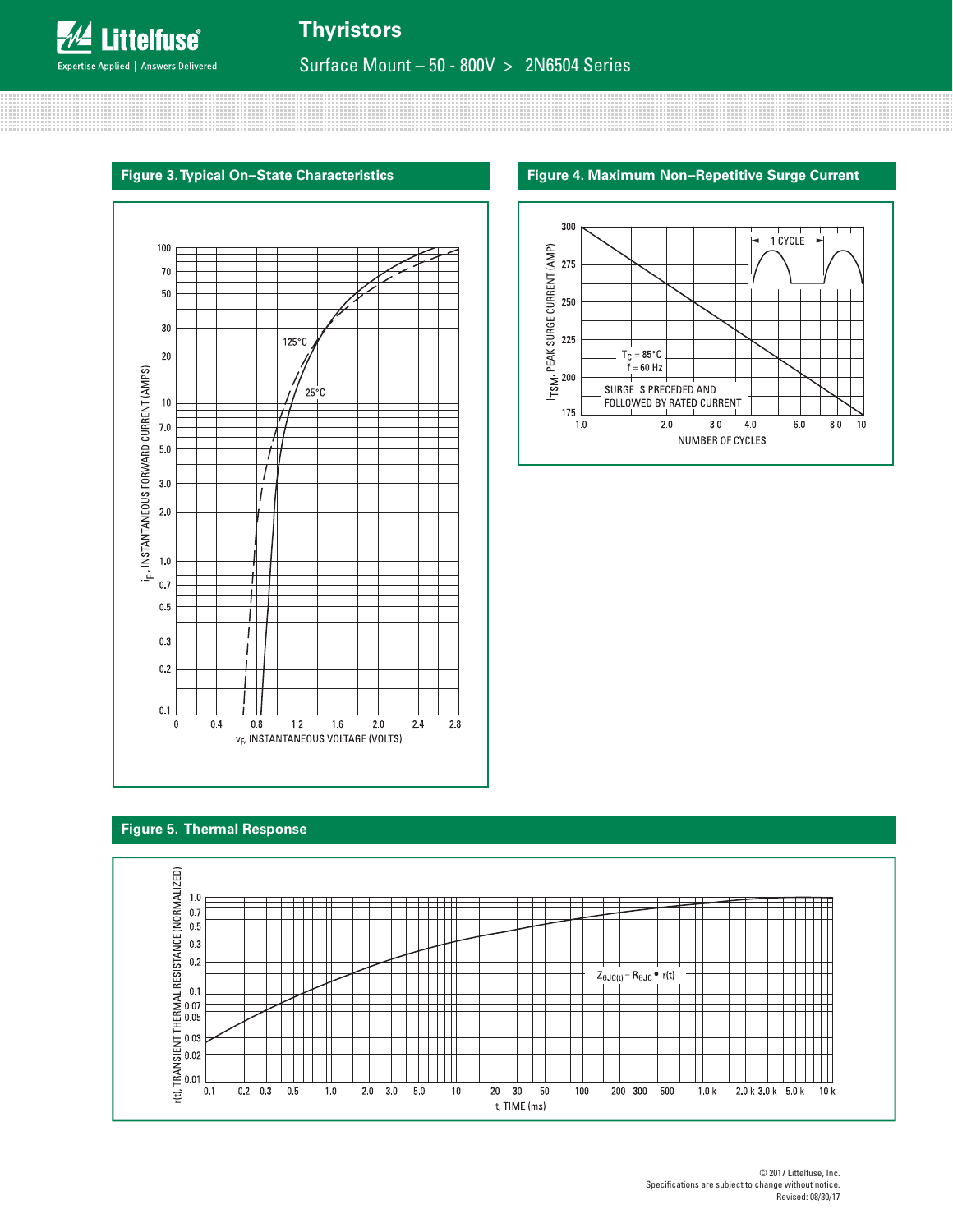#### **Typical Trigger Characteristics**





#### **Figure 8. Typical Holding Current vs.Junction Temperature Ordering Information**





| <b>Device</b> | <b>Package</b>               | <b>Shipping</b> |
|---------------|------------------------------|-----------------|
| 2N6504        | TO-220AB                     |                 |
| 2N6504G       | <b>TO-220AB</b><br>(Pb-Free) | 500 Units / Box |
| 2N6505        | <b>TO-220AB</b>              |                 |
| 2N6505G       | <b>TO-220AB</b><br>(Pb-Free) |                 |
| 2N6505T       | <b>TO-220AB</b>              |                 |
| 2N6505TG      | <b>TO-220AB</b><br>(Pb-Free) | 50 Units / Box  |
| 2N6507        | <b>TO-220AB</b>              |                 |
| 2N6507G       | <b>TO-220AB</b><br>(Pb-Free) | 500 Units / Box |
| 2N6507T       | <b>TO-220AB</b>              |                 |
| 2N6507TG      | <b>TO-220AB</b><br>(Pb-Free) | 50 Units / Box  |
| 2N6508        | <b>TO-220AB</b>              |                 |
| 2N6508G       | <b>TO-220AB</b><br>(Pb-Free) | 500 Units / Box |
| 2N6508TG      | <b>TO-220AB</b>              | 50 Units / Box  |
| 2N6509        | <b>TO-220AB</b><br>(Pb-Free) | 500 Units / Box |
| 2N6509G       | <b>TO-220AB</b>              |                 |
| 2N6509T       | <b>TO-220AB</b><br>(Pb-Free) | 50 Units / Box  |
| 2N6509TG      | <b>TO-220AB</b>              |                 |